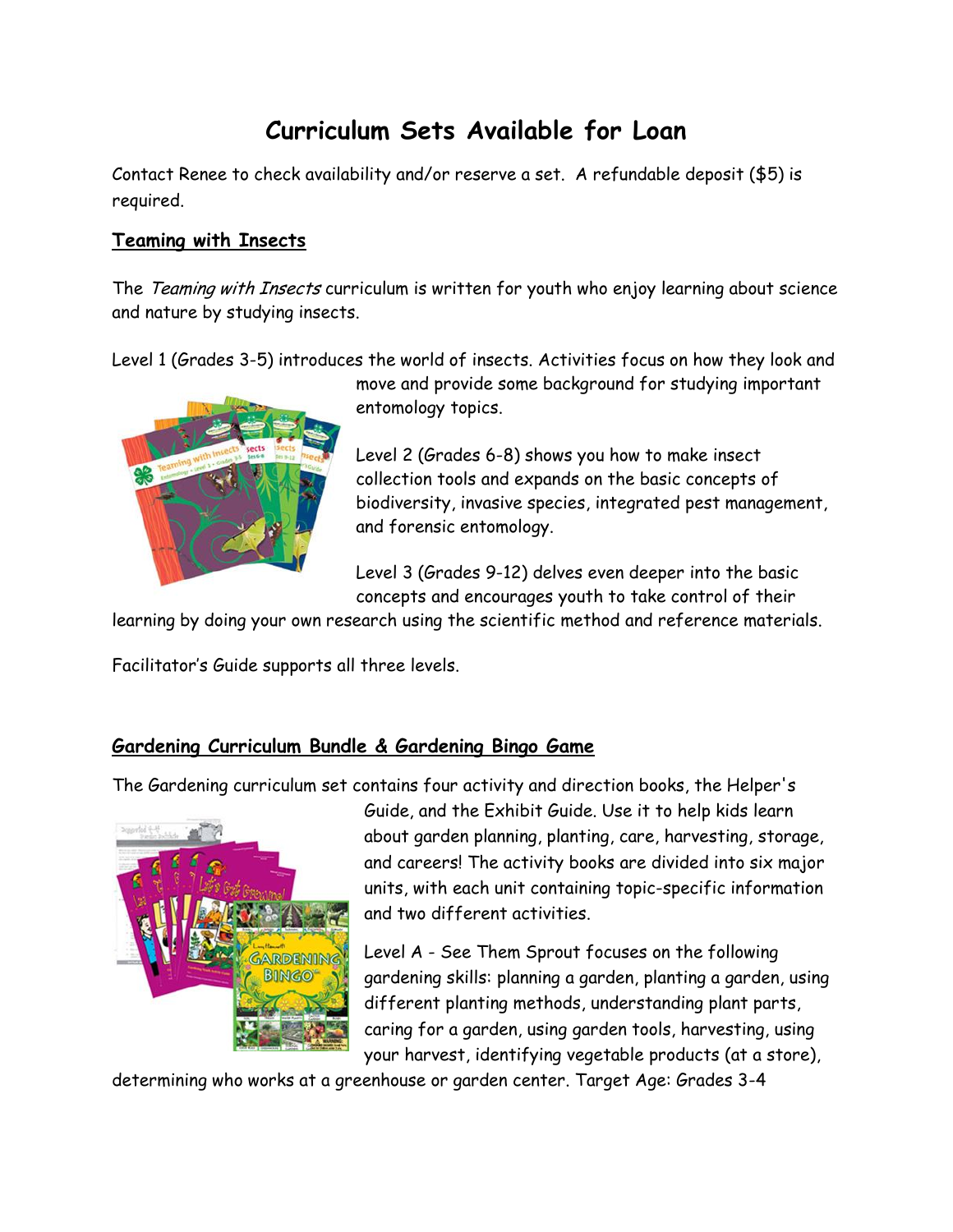Level B - Let's Get Growing focuses on the following gardening skills: using transplants in a garden, developing a planting calendar to start seeds indoors, understanding plant responses, growing plants from plant parts, making a worm box, making compost, judging vegetables, growing vegetables for cash. Target Age: Grades 5-6

Level C - Take Your Pick focuses on the following gardening skills: broadcast planting, herbs, pollination, soil management, insect damage and weed identification, preservation of herbs, and more. Target Ages: Grades 7-9

Level D - Growing Profits focuses on the following gardening skills: intercropping and double cropping, companion planting, space saving ideas, intensive/square foot gardening, pollution, diversity, hydroponics, plant disease, power garden tools, pest management plant, IPM Controls, financial records, career exploration. Target Age: Grades 10-12

Facilitator's Guide: This guide accompanies the youth activity books and contains some additional background information, as well as the answers to the questions posed in the youth books.

**Gardening Bingo game comes with enough pieces for 2-6 players and promises to make learning about gardening fun!**

## **Outdoor Adventures**

This set includes 3 Activity Books and a Helper's Guide

Level 1 - Hiking Trails includes shelter selection; Leave No Trace camping skills; outdoor cooking and environmental awareness and appreciation. Grades 3-5.

Level 2 - Camping Adventures focuses on hiking for a day. It will include clothing needs;



packing daypack; reading topographic maps, and orienteering skills.

Level 3 - Backpacking Expeditions focuses on being on the trail for extended periods of time. It includes clothing needs; tent setup; using backcountry stoves; basic nutrition; menu planning for multi-day hikes; personal hygiene, & basic first aid.

Helper's Guide enables helpers to facilitate the teaching of the curriculum. Utilizing the experiential learning model, the guide targets technical, organizational,

problem solving, safety, and communication skills.